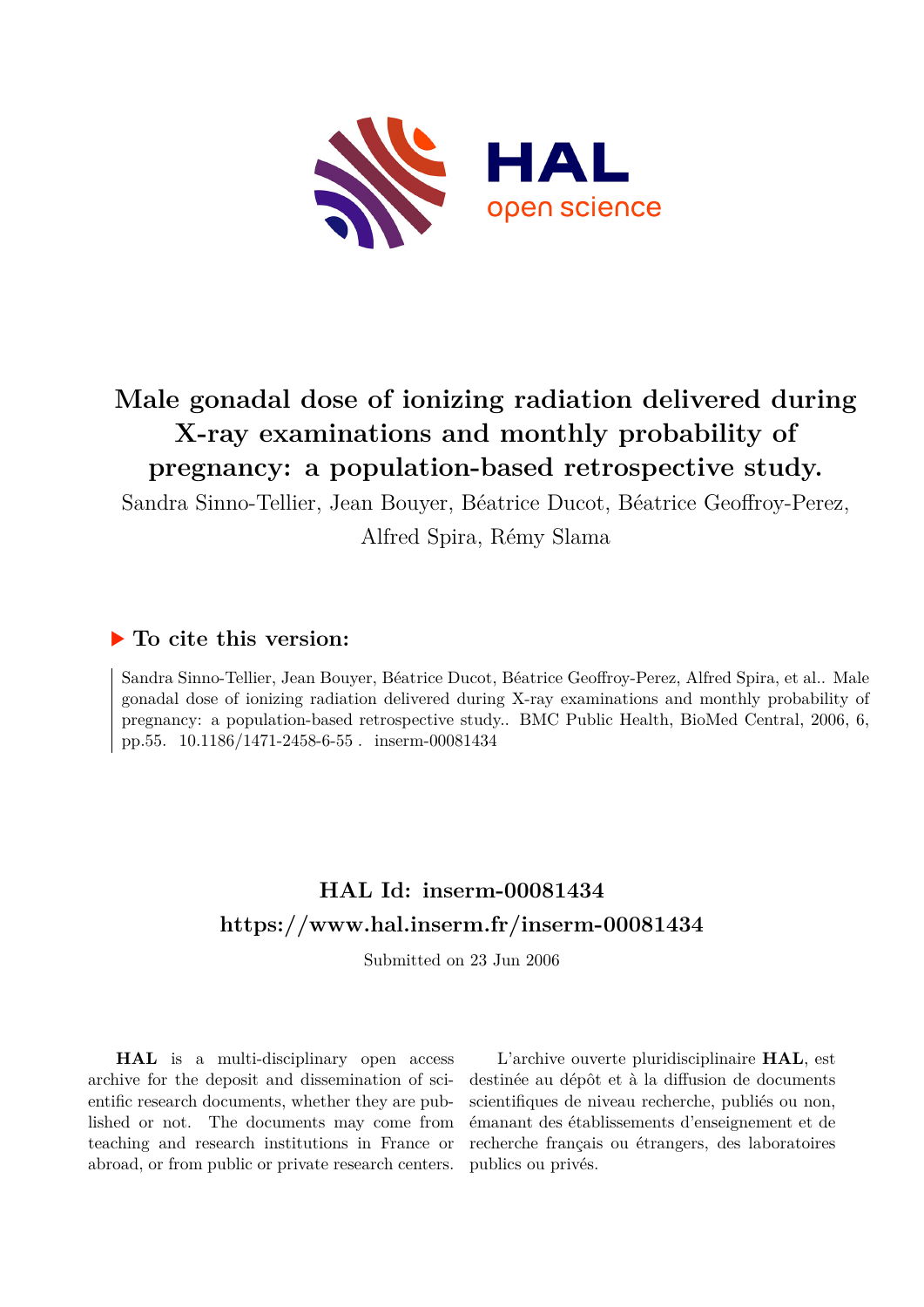# Research article **Contract Contract Contract Contract Contract Contract Contract Contract Contract Contract Contract Contract Contract Contract Contract Contract Contract Contract Contract Contract Contract Contract Contra**

# **Male gonadal dose of ionizing radiation delivered during X-ray examinations and monthly probability of pregnancy: a population-based retrospective study**

Sandra Sinno-Tellier<sup>1</sup>, Jean Bouyer<sup>1</sup>, Béatrice Ducot<sup>1</sup>, Beatrice Geoffroy-Perez<sup>2</sup>, Alfred Spira<sup>1</sup> and Remy Slama<sup>\*1</sup>

Address: <sup>1</sup>INSERM, National Institute of Health and Medical Research, Unité U569 "Epidémiologie, Démographie et Sciences Sociales", IFR69, Le Kremlin-Bicêtre, France; INED, National Institute for Demographic Studies, Le Kremlin Bicêtre, France; University Paris-Sud, Faculté de Médecine, Le Kremlin Bicêtre, France and <sup>2</sup>Institut de Veille Sanitaire, Département Santé-Travail, Saint-Maurice, France

Email: Sandra Sinno-Tellier - sinno@vjf.inserm.fr; Jean Bouyer - bouyer@vjf.inserm.fr; Béatrice Ducot - ducot@vjf.inserm.fr; Beatrice Geoffroy-Perez - b.geoffroyperez@invs.sante.fr; Alfred Spira - spira@vjf.inserm.fr; Remy Slama\* - slama@vjf.inserm.fr

> Received: 29 September 2005 Accepted: 03 March 2006

\* Corresponding author

Published: 03 March 2006

*BMC Public Health*2006, **6**:55 doi:10.1186/1471-2458-6-55

[This article is available from: http://www.biomedcentral.com/1471-2458/6/55](http://www.biomedcentral.com/1471-2458/6/55)

© 2006Sinno-Tellier et al; licensee BioMed Central Ltd.

This is an Open Access article distributed under the terms of the Creative Commons Attribution License [\(http://creativecommons.org/licenses/by/2.0\)](http://creativecommons.org/licenses/by/2.0), which permits unrestricted use, distribution, and reproduction in any medium, provided the original work is properly cited.

#### **Abstract**

**Background:** Male gonadal exposure to ionizing radiation may disrupt spermatogenesis, but its influence on the fecundity of couples has been rarely studied. We aimed to characterize the influence of male gonadal dose of ionizing radiation delivered during radiodiagnostic on the monthly probability of pregnancy.

**Methods:** We recruited a random sample of women who retrospectively described 1110 periods of unprotected intercourse beginning between 1985 and 1999 and leading either to a live birth or to no pregnancy; their duration was censored after 13 months. The male partner answered a telephone questionnaire on radiodiagnostic examinations. We assigned a mean gonadal dose to each type of radiodiagnostic examination. We defined male dose for each period of unprotected intercourse as the sum of the gonadal doses of the X-ray examinations experienced between 18 years of age and the date of discontinuation of contraception. Time to pregnancy was analysed using a discrete Cox model with random effect allowing to estimate hazard ratios of pregnancy.

**Results:** After adjustment for female factors likely to influence fecundity, there was no evidence of an association between male dose and the probability of pregnancy (test of homogeneity,  $p =$ 0.55). When compared to couples with a male gonadal dose between 0.01 and 0.20 milligrays ( $n =$ 321 periods of unprotected intercourse), couples with a gonadal dose above 10 milligrays had a hazard ratio of pregnancy of 1.44 (95% confidence interval, 0.73–2.86, n = 31).

**Conclusion:** Our study provides no evidence of a long-term detrimental effect of male gonadal dose of ionizing radiation delivered during radiodiagnostic on the monthly probability of pregnancy during the year following discontinuation of contraceptive use. Classification errors due to the retrospective assessment of male gonadal exposure may have limited the statistical power of our study.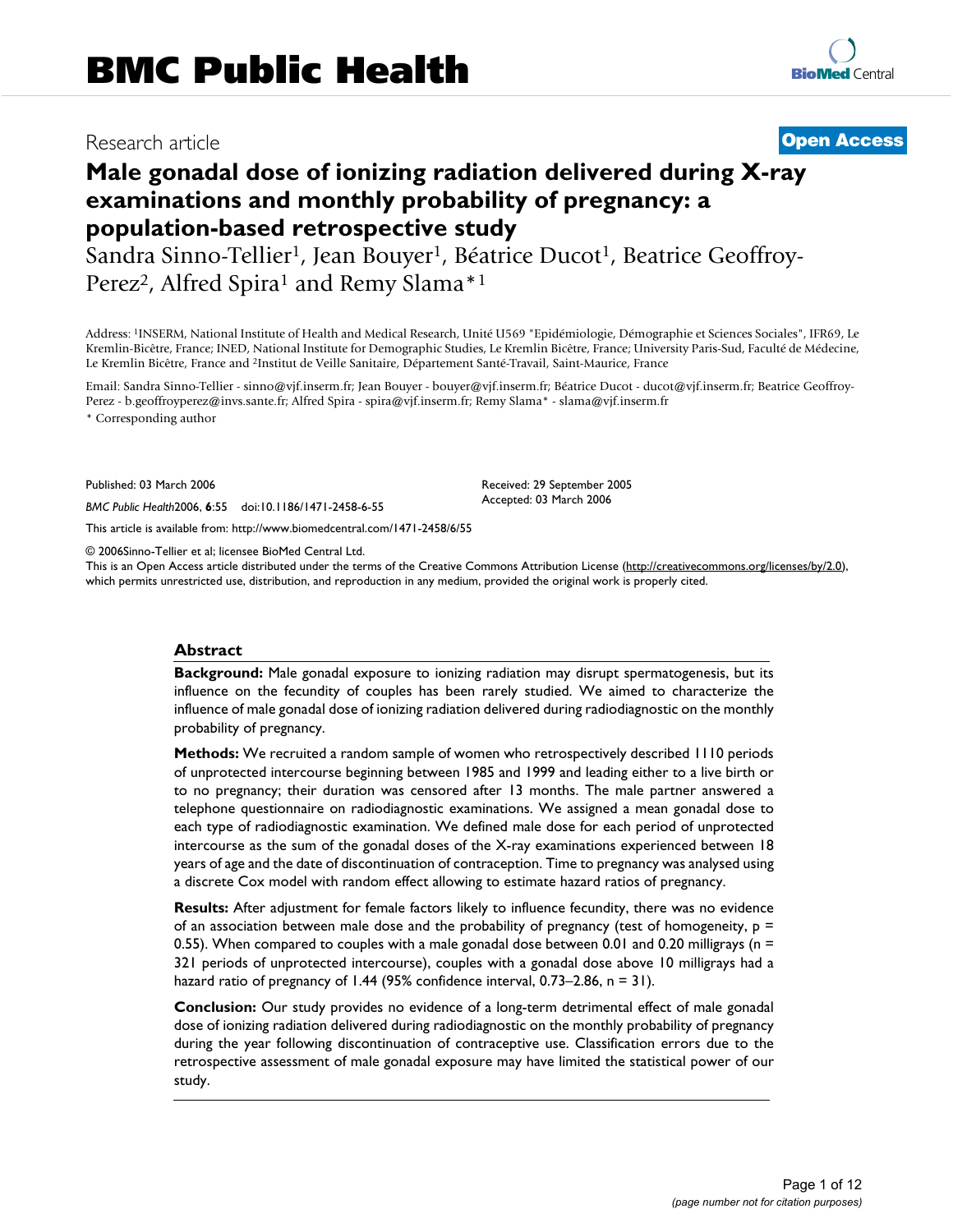# **Background**

Studies concerning the effect of male exposure to ionizing radiation on human reproductive function have essentially focused on childhood cancer [1,2] and adverse pregnancy outcomes: stillbirths, [3,4] congenital malformations,[5,6] birth weight [7] and sex-ratio[8].

Only a few studies [9-11] have examined the effect of male exposure to ionizing radiation on the probability of pregnancy or on the occurrence of involuntary infertility. In a cohort of employees from the Nuclear Industry Family, Doyle et al. [9] did not find any association between male occupational exposure to ionizing radiation and primary infertility. Primary infertility was defined as a medical consultation for difficulties in achieving a recognized pregnancy after attempts for six months or more for couples still childless at the age of 40 years. The power of this study may have been reduced by the fact that only about half of the couples experiencing 12-month involuntary infertility decide to consult a medical doctor [12]. In a population of men serving in the French military, those who sought medical advice for a period of involuntary infertility of one year or more had more often worked in a nuclear submarine than men who had fathered a live birth with a time to pregnancy of less than 12 months[10]. However, no estimate of dose of ionizing radiation was available. In a retrospective cohort,[11] long-term survivors of a childhood or adolescent cancer, who had received radiation therapy below or above the diaphragm, had a lower fertility than their healthy siblings. No direct estimate of gonadal dose was given and fertility was also reduced for survivors who received no treatment at all.

We are unaware of any study that has yet described the potential influence of male exposure to ionizing radiation from medical X-ray examinations on fecundability, that is, the monthly probability of conceiving a clinical pregnancy among couples having unprotected intercourse.

Fecundability depends on all steps of human reproductive functions from male and female gametogenesis through to the early survival of the embryo[13]. A general mechanism by which exposure of the male gonads to ionizing radiation may influence fecundity is an alteration of sperm characteristics, leading in turn to either a decreased ability of the spermatozoa to fertilize the ovocyte or to an increased risk of early (undetected) fetal loss. A first type of effects of ionizing radiation on sperm relate to sperm concentration. A clear dose-related effect of X-rays on sperm production was shown in a population of healthy prisoners[14,15]. Azoospermia was definitively induced after testicular irradiation of 6000 milligrays (mGy, energy absorbed per kg of human tissue because of the ionizing radiation), and was temporarily induced at 300 mGy. Concentrations of both spermatozoa and spermatogonia were halved for a testicular irradiation of about 100 mGy [14]. The gonadal dose corresponding to a reduction by 50% in the number of type A spermatogonia was estimated to be about 100 mGy [14]. The fact that type A spermatogonia, the germinal cells of the testis, seem sensitive to X-ray radiation indicates a possible long-term effect of gonadal exposure to ionizing radiation. A second type of possible effects of ionizing radiation concerns the nucleus of spermatozoa. The effect of ionizing radiations on sperm DNA has been little studied among humans; in mice, ionizing radiations have been shown to affect sperm DNA [16] and to lower the development rate of the blastocysts[17]. Evidence suggests that sperm-DNA and sperm chromosomal anomalies are in the Human associated with decreased fecundability or pregnancy rates[18,19].

X-ray examinations correspond to all human body diagnostic examinations using either X or gamma ray devices, such as standard radiographs, complex vascular, urological and abdominal examinations, computed tomography (CT) scanners and nuclear medicine examinations. Some of these examinations, such as intravenous urography and abdominal CT scanner, may entail gonadal doses in the range between 10 to 100 mGy, in which an effect on sperm cells might be expected. We therefore aimed to study the association between male dose of ionizing radiation from X-ray examinations performed in adulthood and fecundability.

# **Methods**

#### *Study subjects*

A cross-sectional population sample was recruited from April to July, 2000, in the Beaumont Hague canton (ward) in Normandy and in four districts near Saint-Brieuc (in Brittany), France [20]. A random list of phone numbers was drawn from the *France Télécom* telephone directory. The investigator randomly selected one woman between 18 and 60 years of age from each home to check eligibility for inclusion in the study. The woman was eligible for inclusion if she had conceived a recognized pregnancy between 1985 and 2000, was pregnant for at least three months at the time of the study, or had tried to become pregnant (involuntary infertility) for one year or more between 1985 and 2000.

Eligible women completed a standardized telephone questionnaire about medical, reproductive, contraceptive history and lifestyle factors. A telephone interview was then conducted with the current, if any, partner of the woman.

Our study was approved by the relevant ethical committees, the Commission Consultative sur le Traitement de l'Information en Matière de Recherche dans le domaine de la Santé and the Commission Nationale de l'Informa-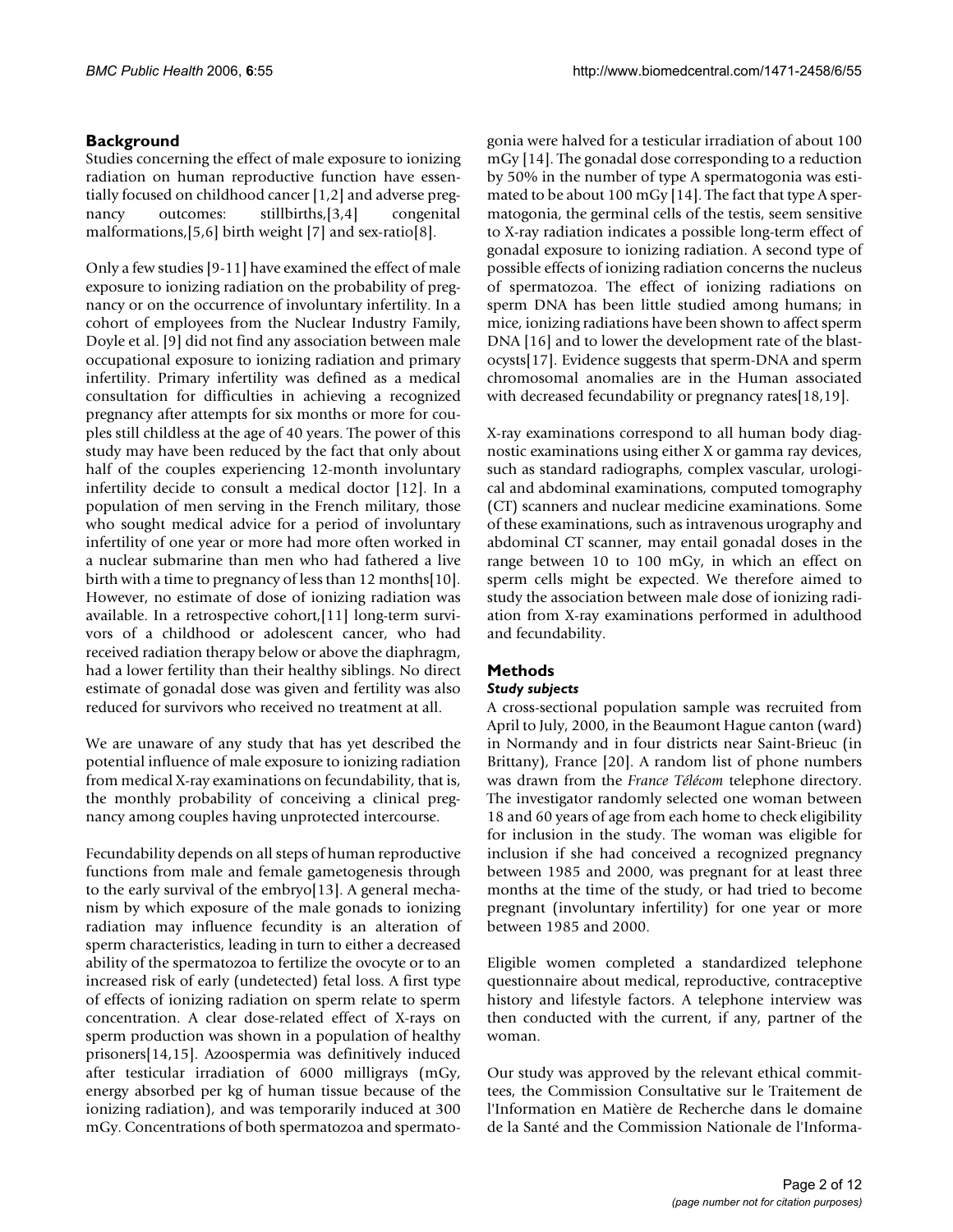| Type and anatomical localization of<br>X-ray examinations | Mean gonadal dose per<br>examination (mGy) | Examinations performed from 18 years to the beginning of the period of<br>unprotected intercourse |      |  |  |
|-----------------------------------------------------------|--------------------------------------------|---------------------------------------------------------------------------------------------------|------|--|--|
|                                                           |                                            | Number of X-ray examinations                                                                      | $\%$ |  |  |
| Simple radiographs                                        |                                            |                                                                                                   |      |  |  |
| Skull, head and neck                                      | 0.02                                       | 79                                                                                                | 6.3  |  |  |
| Upper limbs                                               | 0.01                                       | 202                                                                                               | 16.1 |  |  |
| Chest, lungs and thorax                                   | 0.02                                       | 51                                                                                                | 4.1  |  |  |
| Upper lumbar spine                                        | 0.1                                        | 28                                                                                                | 2.2  |  |  |
| Lower lumbar spine                                        | 0.6                                        | 127                                                                                               | 10.1 |  |  |
| Abdomen                                                   | 0.7                                        | $\overline{10}$                                                                                   | 0.8  |  |  |
| Pelvis and hips                                           | $\overline{4}$                             | 71                                                                                                | 5.6  |  |  |
| Lower limbs                                               | 0.01                                       | 487                                                                                               | 38.7 |  |  |
| Unknown localization                                      | 0.42 <sup>†</sup>                          | 77                                                                                                | 6.1  |  |  |
| <b>Computed Tomography scanners</b>                       |                                            |                                                                                                   |      |  |  |
| Skull, head and neck                                      | 0.10                                       | 16                                                                                                | 1.3  |  |  |
| Upper limbs                                               | 0.05                                       | $\overline{2}$                                                                                    | 0.2  |  |  |
| Chest, lungs and thorax                                   | 0.02                                       | $\overline{2}$                                                                                    | 0.2  |  |  |
| Upper lumbar spine                                        | 0.45                                       | $\overline{2}$                                                                                    | 0.2  |  |  |
| Lower lumbar spine                                        | 3.1                                        | 3                                                                                                 | 1.0  |  |  |
| Abdomen                                                   | 3.7                                        | 4                                                                                                 | 0.3  |  |  |
| Pelvis and hips                                           | 20                                         | 7                                                                                                 | 0.6  |  |  |
| Lower limbs                                               | 0.05                                       | 7                                                                                                 | 0.6  |  |  |
| Unknown localization                                      | 2.78 <sup>†</sup>                          | ı                                                                                                 | 0.1  |  |  |
| <b>Nuclear medicine examinations</b>                      |                                            |                                                                                                   |      |  |  |
| Skull                                                     | 1.00                                       | $\boldsymbol{2}$                                                                                  | 0.2  |  |  |
| Body scintigraphy                                         | 3.00                                       | T                                                                                                 | 0.1  |  |  |
| <b>Complex examinations</b>                               |                                            |                                                                                                   |      |  |  |
| Thoracic angiography                                      | 1.5                                        | 7                                                                                                 | 0.6  |  |  |
| Lower limbs angiography                                   | 5.1                                        | L                                                                                                 | 0.1  |  |  |
| Phlebography below diaphragm                              | 5.5                                        | 3                                                                                                 | 0.2  |  |  |
| Upper limbs arthrography                                  | 0.05                                       | 0                                                                                                 | 0.0  |  |  |
| Lower limbs arthrography                                  | 0.10                                       | T                                                                                                 | 0.1  |  |  |
| Myelography                                               | 2.2                                        | $\overline{2}$                                                                                    | 0.2  |  |  |
| Barium meal                                               | 3.7                                        | 21                                                                                                | 1.7  |  |  |
| Intravenous urography                                     | 50                                         | 22                                                                                                | 1.8  |  |  |
| Cystography                                               | 20                                         | $\overline{2}$                                                                                    | 0.2  |  |  |
| Unknown device                                            | 0                                          | 9                                                                                                 | 0.7  |  |  |
| <b>Total</b>                                              |                                            | 1257                                                                                              | 100  |  |  |

**Table 1: Diagnostic X-ray examinations experienced by men during the window of exposure\*.**

(n = 1110 pregnancies or periods of involuntary infertility lasting one year or more among 704 couples living in Beaumont-Hague and in the Saint-Brieuc area, France).

\* The window of exposure spans from the age of 18 years until the beginning of the period of unprotected intercourse. The dose estimated to be delivered to the gonads (mGy) for each type of examination is also given.

† Mean value of the gonadal doses assessed for all X-rays examinations for that device, whatever their localization.

tique et des Libertés. Each participant gave an oral consent before replying the questionnaire.

#### *Time To Pregnancy*

Time To Pregnancy (TTP) was defined as the number of months of unprotected sexual intercourse from cessation of use of a method to avoid pregnancy till pregnancy or end of the attempt at pregnancy[21,22]. TTP was recorded for pregnancies that ended with a live birth, for pregnancies current for more than three months at the time of interview, and for periods of involuntary infertility lasting twelve months or more and not leading to a pregnancy whatever the outcome. This last group was included to limit the bias due to the exclusion of infertile couples usually occurring in pregnancy-based TTP studies [23-25]. We excluded couples who declared less than four sexual inter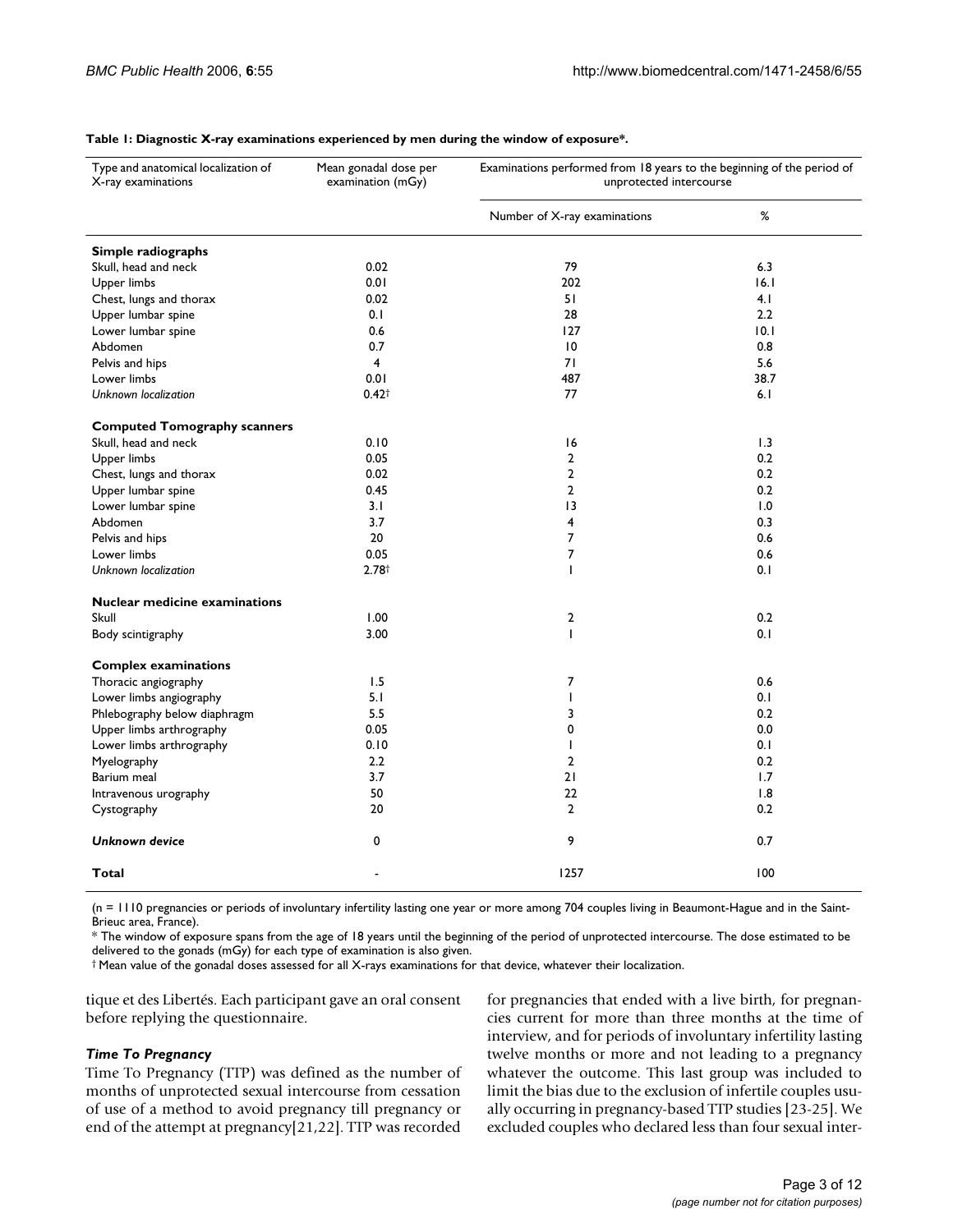course per month at the beginning of the period of unprotected intercourse. TTP was not defined for pregnancies that occurred while the couple was using birth control methods, even sporadically, for pregnancies following a previous pregnancy whereafter women did not use birth control methods again, and for women who had never used birth control methods[21,22]. TTP was declared by women in weeks, months and years and rounded to the nearest month. Values of zero and one month were combined and given the value of one month. We limited the study period to periods of unprotected intercourse started between January, 1st 1985 until July, 31st 1999.

#### *Male gonadal dose of ionizing radiation*

The questionnaire completed by the man comprised three specific parts dealing with X-ray examinations carried out since 18 years of age. Dental radiographs and occupational chest X-ray examinations were not taken into account. To help recall, we asked for history of diseases potentially associated with X-ray examinations, such as a slipped disc, renal colic or cancer. We also asked the men to describe radiographs following accident, such as sprain or fracture. We then collected information on all other Xray examinations. Finally, at the end of the questionnaire, the interviewer enumerated a list of the examinations implying the highest gonadal doses, and the man was asked if and when he had had such an examination. For each examination, the information collected was the following: radiological device (radiography, CT scanner and nuclear medicine), anatomical localization, and date (month and year). The use of contrast products, and the causes and diagnosis of the examination were also requested. We attributed a single mean dose absorbed by testes for each X-ray examination (Table 1), assuming that the dose did not vary with the calendar year. These doses stem from studies on representative samples of European patients, [26-31] and were defined in agreement with two experts in radiology.

For each period of unprotected intercourse started with the current partner of the woman, male gonadal dose was defined as the sum of the mean doses of all X-ray examinations performed from the age 18 years to the date of the end of birth control, defined as the window of exposure. Categories of male gonadal dose were defined a priori.

#### *Missing data on X-ray examinations*

Some examinations were incompletely described (the radiological device, the anatomical localization or date of examination was missing). The proportion of missing information for at least one of the examinations performed in the window of exposure increased as the number of examinations in the window of exposure increased. Exclusion of periods of unprotected intercourse with missing data on X-ray examinations would thus have led to preferentially discard the most exposed observations. We therefore used a single imputation approach to replace missing data on X-ray examinations[32]. The radiation dose for an X-ray examination of unknown anatomical localization, but with a known device, was assumed to be the mean value of the gonadal doses estimated for all X-ray examinations for that device in our population. For example, the testicular radiation dose for a CT scanner of unknown anatomical localization was 2.78 mGy, the mean value of the testicular doses for all CT scanners of eligible men. If the date of examination was missing, the date was drawn at random from a distribution that led to, for a given age range at the beginning of the period of unprotected intercourse, the percentage of missing dates included in the window of exposure being equal to the observed percentage of examinations with non-missing dates occurring during the window of exposure. If the radiological device was missing (9 examinations), gonadal dose for the examination was assumed to be 0 mGy.

#### *Statistical methods*

TTP was censored at the date of medical consultation or treatment for infertility, to avoid medical intervention bias. TTP was systematically censored at 13 months of unprotected intercourse as usually done [22].

Crude probabilities of pregnancy stratified on male gonadal dose were estimated and compared using the Kaplan-Meier method and the Log-rank statistical test. These analyses were restricted to the most recent eligible period of unprotected intercourse of each woman.

We analyzed TTP using the discrete Cox model because TTP is a discrete survival duration, each menstrual cycle offering a single fertilization opportunity[33]. The link function was complementary log-log. The model included a random effect that took into account the dependence between several periods of unprotected intercourse of a given woman. The model allowed the estimation of a monthly Hazard Ratio of pregnancy (HR) comparing distinct levels of male gonadal dose. A HR greater than one corresponds to a higher estimated probability of pregnancy for the exposed group, compared to the reference group. We estimated separately the effect of male gonadal dose on the probability of pregnancy between the first four months and months 5 to 13 of the period of unprotected intercourse. This was meant to test if the association between male gonadal dose and probability of pregnancy differed between the less fecund couples (those who did not conceive in the first four months) and the more fecund couples; this is also a test of the proportional hazards hypothesis of the Cox model.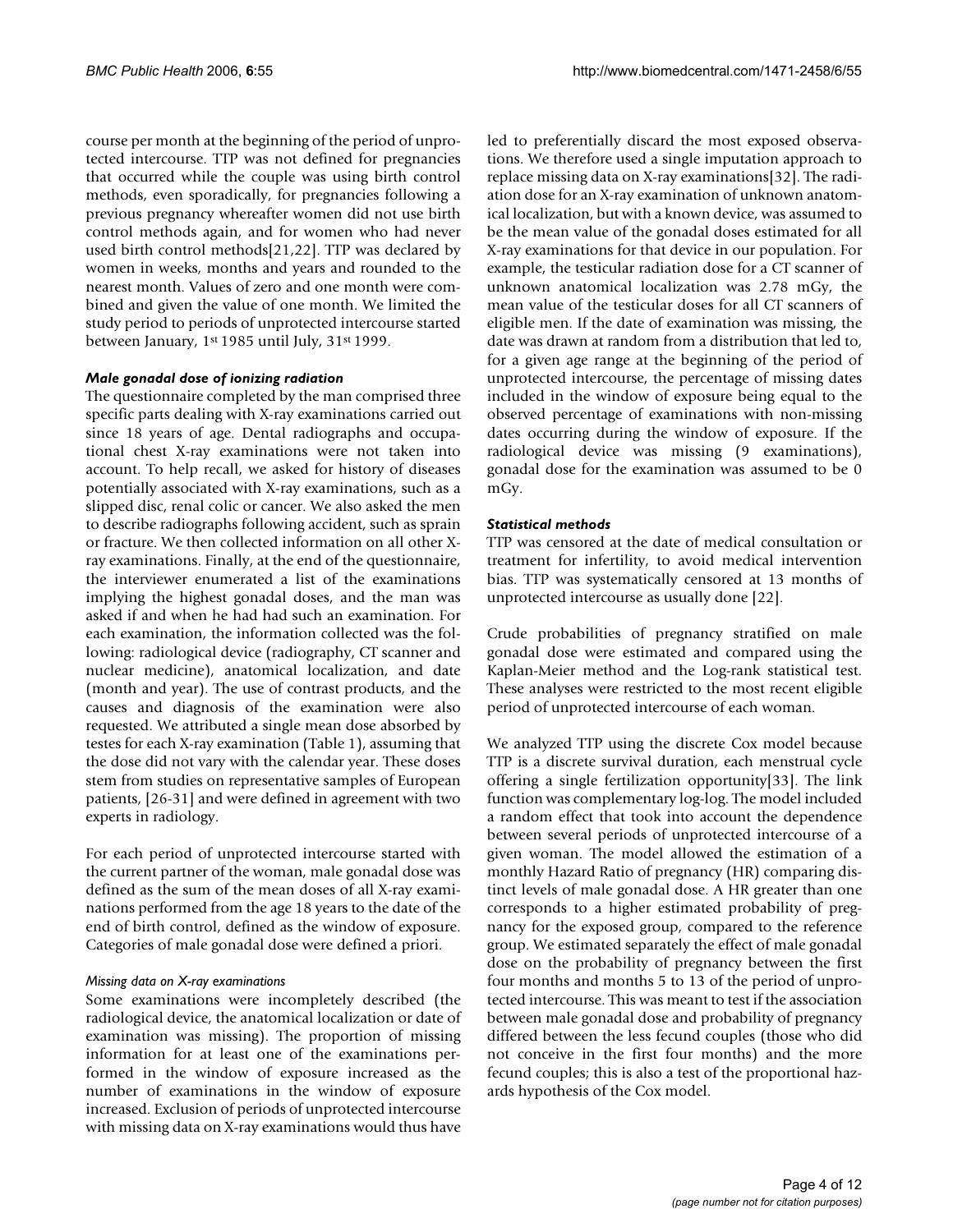

#### **Figure 1**

**Description of the study population**. Description of the study population, among couples living in Beaumont-Hague and in the Saint-Brieuc area, France: pregnancies that led to a live birth or a spontaneous abortion; pregnancies that occurred while the couple was using or was not using a contraceptive method. Periods of involuntary infertility lasting 12 months or more, and not leading to a pregnancy whatever the outcome. \* Restricted to the periods of unprotected intercourse started between the 1<sup>st</sup> of January 1985 and the 31<sup>th</sup> of July 1999. <sup>†</sup> The current partner answered the questionnaire and was the partner of the woman at the beginning of the period of unprotected intercourse. Two men (3 observations) with radiotherapy for cancer before the beginning of the unprotected intercourse were excluded. ‡ Eight couples (9 observations) who declared less than 4 unprotected intercourse per month were excluded.

#### *Confounding factors*

The choice of potential confounders was based on a priori knowledge: female and male ages, calendar year at the beginning of the period of unprotected intercourse, length and regularity of menstrual period, female tobacco consumption, female and male history of urological and genital tract diseases before the beginning of the period of unprotected intercourse and study area (Normandy or Brittany) were controlled for.

We knew, for all women, whether they had ever smoked cigarettes or not. Only for periods of unprotected intercourse ending with a live birth did we have information on the number of cigarettes smoked. Smokers with a 12 month involuntary infertility period not followed by a pregnancy were assumed to have the same consumption as declared for their included livebirth, if any. Cigarettes consumption of smokers who did not conceive in the study period was assumed to be the mean consumption of women with no missing information. We asked women if they modified their tobacco consumption during the period of unprotected intercourse. If so, the women were asked to specify how long after the beginning of the period of unprotected intercourse the change occurred and what the cigarettes consumption was afterwards. This allowed to code tobacco consumption as a time-dependent variable.

Tests for trends for continuous variables transformed in categorical variables were performed using category scores. For each category, the score corresponded to the median value of the variable in the category.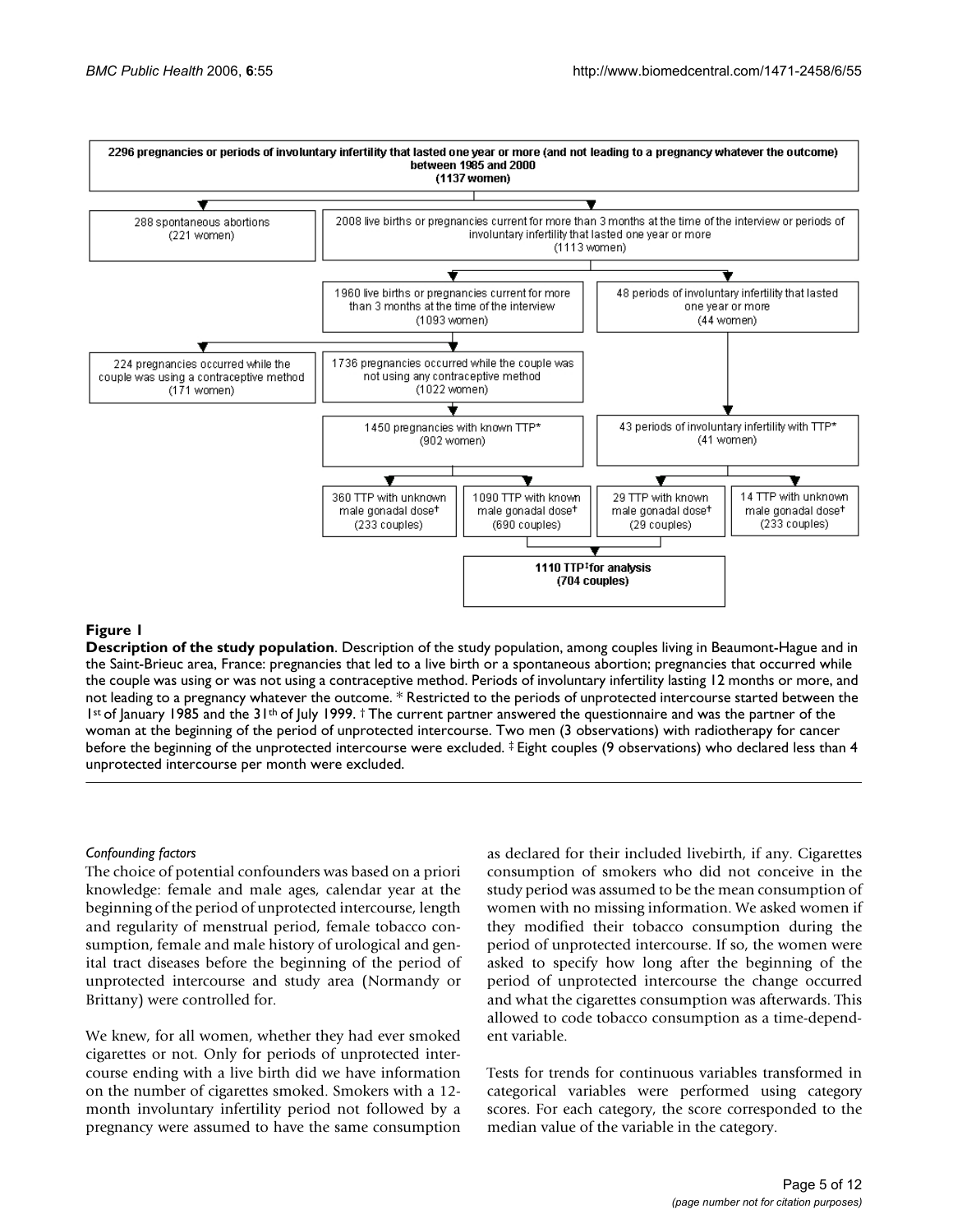

### Figure 2

**Mean male gonadal dose and mean number of X-ray examinations experienced during the window of exposure**. Mean male gonadal dose (mGy) and mean number of X-ray examinations experienced from 18 years of age until the beginning of the period of unprotected intercourse, according to male age at the beginning of the period of unprotected intercourse (n = 1110 pregnancies and periods of involuntary infertility lasting 12 months or more, among 704 couples living in Beaumont-Hague and around Saint-Brieuc, France).  $\blacksquare$  Male gonadal dose (mGy).  $\Box$ Number of X-ray examinations.

Analyses were performed with Stata/SE 8.0 statistical software (Stata Corporation, College Station, TX).

# **Results**

#### *Study subjects*

The estimated participation rate of eligible women was 70% [20]. The 1113 eligible women reported 1960 pregnancies and 48 periods of involuntary infertility in the study period. After restriction to the observations with defined TTP and male gonadal dose, we included 704 women and their current partners, describing a total of 1110 periods of unprotected intercourse (Figure 1); these corresponded to 1068 live births, 13 pregnancies current for three months or more at the time of the interview, and 29 periods of involuntary infertility of one year or more, of which 11 occurred among couples who also had a live birth during the study period.

# *Male gonadal gonadal dose of ionizing radiation*

The mean male age at the beginning of the period of unprotected intercourse was 29.2 years (25<sup>th</sup> and 75<sup>th</sup> percentiles, 26.2 and 31.8 years). The men had undergone between 0 and 19 X-ray examinations from the age of 18 years to the beginning of the period of unprotected intercourse (the window of exposure), with an average of 1.1 X-ray examination per man  $(50<sup>th</sup>, 75<sup>th</sup>$  and  $95<sup>th</sup>$  percentiles, respectively 1, 2 and 4 X-ray examinations). Male gonadal dose ranged from 0 to 254 mGy (50<sup>th</sup>, 75<sup>th</sup> and 95th percentiles, respectively 0.01, 0.04 and 5.27 mGy), and was above 10 mGy for 3.0% of the observations. Radiographs of the lower limbs were the most frequent Xray examinations (38.7%, Table 1). The number of X-ray examinations and dose increased with male age at the beginning of the period of unprotected intercourse (Figure 2).

### *Monthly probability of pregnancy and male gonadal dose of ionizing radiation*

The proportion of conceptions in the first month after discontinuation of birth control methods thereafter leading to a live birth was 23.5% (95% CI: 21.2–26.1); 86.8% of the couples (95% CI: 84.7–88.7) conceived within 12 months of unprotected intercourse. There was no difference in the probability of pregnancy between observations with a defined male gonadal dose ( $n = 1119$ , Figure 1) and those with no defined dose  $(n = 374; HR, 0.99, ...)$ 95% CI, 0.80–1.23).

Among couples with a defined dose, and when the analysis was restricted to the most recent period of unprotected intercourse for each couple, there was no difference in the cumulative probability of pregnancy according to male gonadal dose of ionizing radiation  $(n = 704)$ , Logrank test, p = 0.92, Figure 3). After taking into account all periods of unprotected intercourse in a discrete Cox model (n = 1110), and taking doses from 0.01 to 0.20 mGy as a reference (n = 354 periods of unprotected intercourse), the monthly unadjusted hazard ratios (HR) of pregnancy were 0.94 (95%CI: 0.65–1.35, n = 107) for male gonadal doses between 0.21 and 2.00 mGy, 1.51 (95%CI, 0.95 to 2.41, n = 60) for doses between 2.01 and 5.00 mGy, 1.33 (95%CI: 0.68–2.61,  $n = 26$ ) for doses between 5.01 and 10.00 mGy and 1.27 (95%CI: 0.67–2.44, n = 33) for doses greater than 10.00 mGy. Results changed little after adjustment for potential confounders (1023 periods of unprotected intercourse, table 2). The overall significance degree associated with male gonadal dose was 0.55.

When we split in two the period of unprotected intercourse to check the proportional hazards hypothesis, the p value for the interaction test between the two time-periods was 0.17. The adjusted HR of pregnancy, compared to the reference category, for doses between 5.01 and 10.00 mGy and for doses greater than 10.00 mGy were respectively 1.71 (95%CI: 0.83–3.56, n = 24) and 1.64 (95%CI: 0.80–3.34,  $n = 31$ ) for the first four months of unprotected intercourse, and respectively 0.31 (95%CI: 0.04– 2.53, n = 5) and 0.72 (95%CI: 0.17–3.08, n = 8) for the months five to thirteen.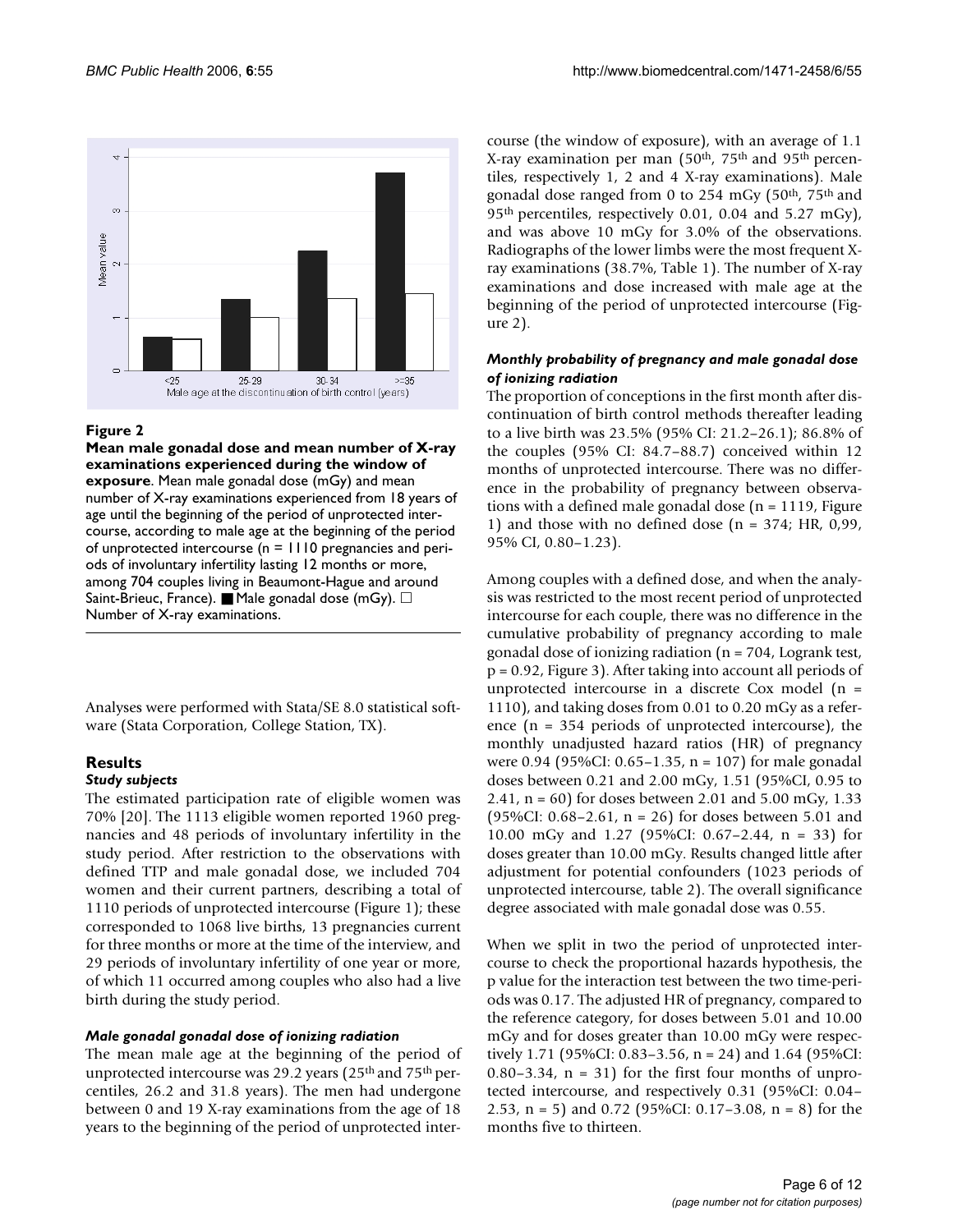

# Figure 3

**Cumulative probability of pregnancy according to male gonadal dose**. Cumulative probability of pregnancy according to male gonadal dose (Kaplan-Meier estimates restricted to the last pregnancy or period of involuntary infertility lasting one year or more, among 704 couples living in Beaumont-Hague and in the Saint-Brieuc area, France). Male gonadal dose  $(mGy)$ .  $\qquad \qquad 0.01-0.20$  (n = 224).  $\frac{1}{2}$  =  $\frac{1}{2}$  = 0.21–5.00 (n = 124).  $\frac{1}{2}$  =  $\frac{1}{2}$  =  $\frac{1}{2}$  > 5.00 (n = 40).

# **Discussion**

Among the 1110 periods of unprotected intercourse studied, there was no clear evidence that male gonadal dose of ionizing radiation lowered the probability of pregnancy during the first thirteen months of unprotected intercourse.

The relationship between exposure to ionizing radiation and fecundability has little been studied,[11] with our study being the first on the relationship between medical X-ray examinations and fecundability. We attributed a mean gonadal dose for each type of X-ray examination and quantified gonadal dose for each man rather than dose to the whole body, less relevant biologically. Our detailed questionnaire allowed to adjust for female behavioral factors likely to influence fecundity. We included periods of involuntary infertility lasting 12 months or more; such periods are most often excluded in retrospective studies of time to pregnancy, inducing bias [25] However, the power of our study is probably limited because assessment of male gonadal dose relied on a retrospective questionnaire, which can induce classification errors.

When we split in two the period of unprotected intercourse, the point estimates of the HR of pregnancy associated with doses of 5.00 mGy or more were greater than

one for the first four months of the period of unprotected intercourse (meaning an increased probability of pregnancy with male gonadal dose) and lower than one for months five to thirteen. Couples conceiving during the first four months are the most fecund ones, so that the HR of pregnancy associated with doses for this time-period reflects the effect of exposure among the most fecund couples. Symmetrically, the HR of pregnancy for the months 5 to 13 reflect the effect of exposure among the least fecund couples. Although the sample sizes were too small to draw firm conclusions, there was some evidence of gonadal doses having different effects among the least fecund couples (those not conceiving in the first four months of attempt) and the most fecund couples. If real, such a difference would have sense from a biological point of view. Variations in sperm concentrations are known to influence the probability of pregnancy only in the range between 0 and 50 millions spermatozoa/ ml[34,35] Supposing schematically that men from the more fecund couples had sperm concentrations above 100 millions/ml and that the effect of ionizing radiation is to halve sperm concentration, male gonadal dose would not induce any effect on the probability of pregnancy in this group. If, on the other hand, the proportion of men with a sperm concentration lower than 50 millions/ml were high among the least fecund couples, then an effect of gonadal exposure to ionizing radiation could be expected in this group. Although not clear statistically in our study, a possibly different effect of gonadal dose between the first months of the period of unprotected intercourse and the following time period thus has some biological plausibility. Further studies are needed to confirm or rule out such a different sensitivity to doses of ionizing radiation between more fecund and less fecund couples.

One cohort, describing the influence of male exposure to ionizing radiation on the probability of pregnancy, compared subjects treated for cancer before adulthood and controls never treated for cancer[11] In this cohort, the probability of pregnancy was estimated from time between marriage and a first pregnancy. Radiotherapy and chemotherapy with alkylating agents were associated with a decreased probability of pregnancy. For patients who did not receive chemotherapy, the probability of pregnancy tended to be more strongly decreased for radiotherapy carried out below compared to above the diaphragm. The mechanisms underlying these associations are not obvious because radiotherapy below the diaphragm may more often be carried out to treat testes or other cancers associated with a decreased fecundity independently of any treatment[36] Moreover, fecundity was also reduced for survivors who received no treatment at all, compared to controls[11] Another study assessed primary infertility, defined as involuntary infertility with a medical consulta-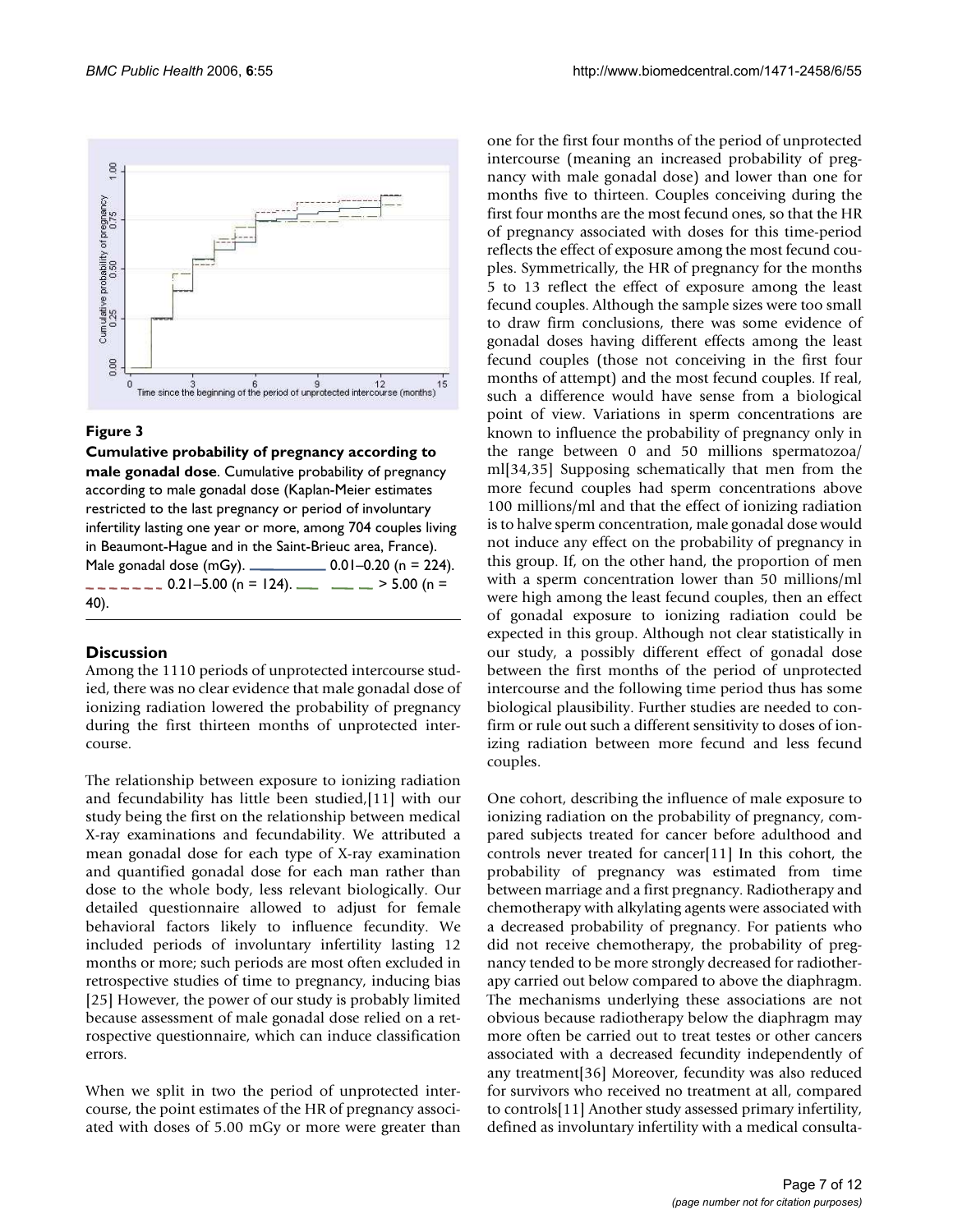tion and not followed by a live birth until the age of 40 years[9] No deleterious effect of male dose of ionizing radiation was highlighted. The frequency of primary infertility was 2.5% among male workers not monitored for exposure to ionizing radiation; among monitored workers, the frequency of primary infertility varied from 2.2% for external doses between 0 and 2.49 milliSievert to 3.2% for doses above 100 milliSievert (9 cases). Occupational exposure to ionizing radiation was prospectively assessed, but primary infertility corresponds to a very severe and rare endpoint. Also, couples having involuntary infertility who did not consult a doctor for infertility were not considered as cases. These couples may represent a large proportion of couples with involuntary infertility; in a Danish study, about half of the couples with 12-month involuntary infertility had chosen to consult a medical doctor [12].

#### *Study subjects*

The participants were not informed of the endpoints of the study until the start of the interview. The women who refused to participate (about 30% of the eligible women [20]) had similar numbers of children to those who agreed to participate (not shown). Therefore, it is unlikely that fecundity was related to the refusal of the contacted women.

Among the partners of the participating women, 74.7% of the men eligible for inclusion accepted to answer the questionnaire and provided data on gonadal dose of ionizing radiation. The probability of pregnancy and the distribution of TTP were similar for participating and nonparticipating men. Therefore, it is unlikely that the participation of the man was associated with the fecundity of the couple.

# *Estimation of fecundity*

Time to pregnancy is considered to be well recalled by women over a 15-year period in the case of pregnancy attempts leading to a live birth [21] The quality of recall of time of unprotected intercourse when the period of unprotected intercourse does not end with a pregnancy has not been studied to our knowledge. We had no information about the TTP of pregnancies that ended in miscarriages. Nonbirth outcomes like spontaneous abortions are commonly excluded from retrospective TTP studies, notably because there are doubts about the quality of recall of TTP for spontaneous abortions [21] This exclusion implies the hypothesis that X-ray radiations would have the same effect on TTP for periods of unprotected intercourse leading to a spontaneous abortion and for those leading to a live birth. The exclusion of unsuccessful attempts at pregnancy has been shown to limit the statistical power and bias TTP studies [23-25] We considered that this potential bias was of more concern than the potential bias induced by a poor quality of recall of such unsuccessful periods of unprotected intercourse, and therefore chose to include them in the analysis.

Since only a 9 to 12 months period extended from the end of the study period to the time of the interview, short TTP were over-represented among the periods of unprotected intercourse started at the end of the study period [21] This truncation might entail a bias in the case of time trends in exposure. As a check, we restricted the analysis of Table 2 to periods of unprotected intercourse started between 1985 and December 1997. The HR of pregnancy associated with a dose above 10 mGy was 1.38 (95%CI: 0.65– 2.96,  $n = 27$ , very similar to the HR among the whole population, making any bias due to truncation unlikely.

Some covariates likely to influence TTP were not taken into account in the study. For example, the last contraceptive method used by the couple at the beginning of the unsuccessful attempts at pregnancy was not available.

### *Pregnancy planning*

Pregnancies that happened while the couple was using birth control methods have no defined time to pregnancy. These couples might have a higher fecundity than couples whose pregnancies started after discontinuation of contraception [21] Differences in male doses between these groups would result in a pregnancy planning bias [21] We estimated the magnitude of possible pregnancy planning bias in our study by assuming that pregnancies occurring while contraception was being used corresponded to very fecund couples, and we assigned a TTP of one month to all of these pregnancies. The proportion of male gonadal doses above 5 mGy was 2.7% for pregnancies occurring while the couple was using a contraceptive method, and 5.3% for the periods of unprotected intercourse taken into account in our main analysis ( $p = 0.17$ ). We estimated adjusted HR of pregnancy in this new dataset including pregnancies occurring while contraception was used; the adjusted HR of pregnancy for a dose of 10.00 mGy or more was 1.17 ( $n = 32$ ), versus 1.44 ( $n = 31$ ) when only the eligible couples of the study were taken into account. This suggests that pregnancy planning bias may have lead to an over-estimation of the HR of pregnancy associated with male gonadal dose, which might explain why most estimated HR of pregnancy were above 1.00.

# *Confounding by indication*

A spurious statistical association between exposure to ionizing radiation and fecundity would be observed if X-ray examinations had been carried out as a consequence of diseases associated with decreased fecundity. This bias would correspond to confounding by indication [37] For example, percutaneous treatment with radioscopy can be used to treat varicocele, a condition that may be associ-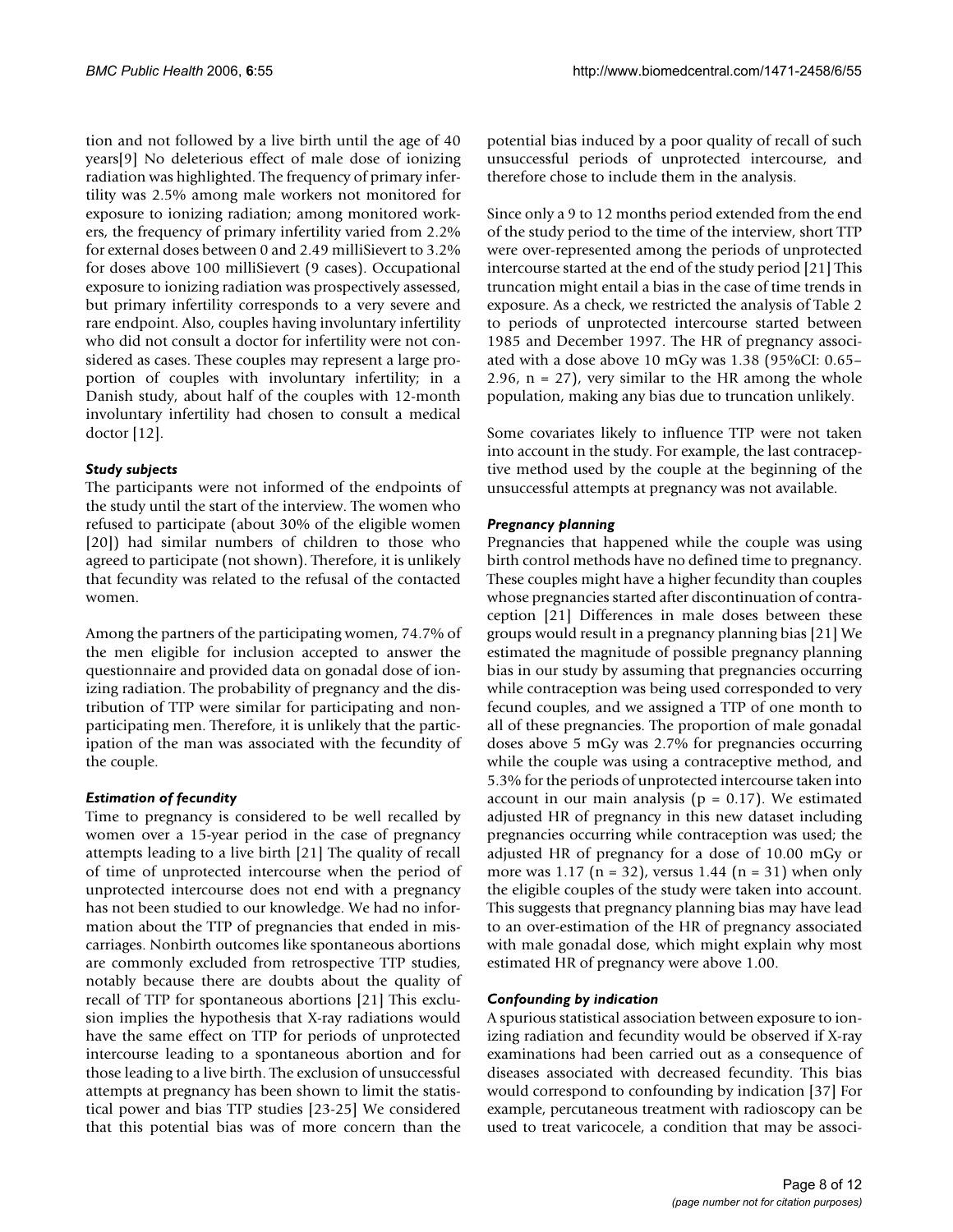|                                                         | n              | $\%$  | $HR *$       |      | 95% CI | p values    |
|---------------------------------------------------------|----------------|-------|--------------|------|--------|-------------|
| Male gonadal dose (mGy)                                 |                |       |              |      |        | 0.55        |
| No X-ray examination                                    | 49 I           | 48.0  | 1.03         | 0.80 | 1.31   |             |
| $0.01 - 0.20$                                           | 321            | 31.4  | $\mathbf{I}$ |      |        | p for trend |
| $0.21 - 2.00$                                           | 101            | 9.9   | 0.86         | 0.59 | 1.26   | 0.27        |
| $2.01 - 5.00$                                           | 55             | 5.4   | 1.32         | 0.81 | 2.15   |             |
| $5.01 - 10.00$                                          | 24             | 2.3   | 1.38         | 0.68 | 2.80   |             |
| > 10.00                                                 | 31             | 3.0   | 1.44         | 0.73 | 2.86   |             |
| Female age <sup>†</sup> (years)                         |                |       |              |      |        | 0.15        |
| < 20                                                    | 21             | 2.1   | 0.57         | 0.28 | 1.17   |             |
| $20 - 24$                                               | 321            | 31.4  | 1.00         | 0.79 | 1.28   | p for trend |
| $25 - 29$                                               | 466            | 45.5  | $\mathsf{I}$ |      |        | 0.05        |
| $30 - 34$                                               | 177            | 17.3  | 0.79         | 0.59 | 1.07   |             |
| $35 - 39$                                               | 34             | 3.3   | 0.88         | 0.45 | 1.71   |             |
| $\geq 40$                                               | $\overline{4}$ | 0.4   | 0.19         | 0.04 | 1.00   |             |
| Menstrual cycle regularity                              |                |       |              |      |        | 0.09        |
| Regular                                                 | 708            | 69.2  | $\mathbf{I}$ |      |        |             |
| Irregular                                               | 159            | 15.5  | 0.69         | 0.46 | 1.03   |             |
| Oral contraception as usual birth control               | 156            | 15.3  | 1.23         | 0.86 | 1.78   |             |
| Menstrual cycle length (days)                           |                |       |              |      |        | 0.07        |
| < 21                                                    | 16             | 1.6   | 0.91         | 0.36 | 2.29   |             |
| $21 - 27$                                               | 255            | 24.9  | 1.24         | 0.90 | 1.70   |             |
| 28                                                      | 433            | 42.4  | $\mathbf{I}$ |      |        |             |
| $29 - 35$                                               | 251            | 24.6  | 0.92         | 0.66 | 1.27   |             |
| > 35                                                    | 68             | $6.6$ | 0.51         | 0.27 | 0.95   |             |
| Female tobacco consumption # (cigarettes/day)           |                |       |              |      |        | 0.24        |
| 0                                                       | 639            | 62.5  | $\mathbf{I}$ |      |        |             |
| $I-I0$                                                  | 244            | 23.8  | 0.92         | 0.71 | 1.20   | p for trend |
| $11 - 20$                                               | 129            | 12.6  | 0.86         | 0.61 | 1.20   | $0.08\,$    |
| $>20$                                                   | $\mathbf{H}$   | 1.1   | 0.36         | 0.13 | 1.02   |             |
| Female genital and urinary tract diseases $\frac{1}{9}$ |                |       |              |      |        | 0.16        |
| No                                                      | 939            | 91.8  | $\mathbf{I}$ |      |        |             |
| Yes                                                     | 84             | 8.2   | 0.75         | 0.50 | 1.12   |             |
| Male age $\dagger$ (years)                              |                |       |              |      |        | 0.42        |
| < 25                                                    | 162            | 15.8  | 0.74         | 0.51 | 1.09   |             |
| $25 - 29$                                               | 466            | 45.6  | 0.94         | 0.74 | 1.21   | p for trend |
| $30 - 34$                                               | 288            | 28.2  | $\mathbf{I}$ |      |        | 0.36        |
| $35 - 39$                                               | 87             | 8.5   | 0.81         | 0.53 | 1.24   |             |
| $\geq 40$                                               | 20             | 1.9   | 0.68         | 0.30 | 1.54   |             |
| Male genital and urinary tract diseases <sup>†,¶</sup>  |                |       |              |      |        | 0.80        |
| No                                                      | 888            | 86.8  | Τ.           |      |        |             |
| $\mathsf{Yes}$                                          | 135            | 13.2  | 0.95         | 0.68 | 1.33   |             |

#### **Table 2: Adjusted Hazard Ratios of pregnancy and 95% confidence intervals according to male gonadal dose.**

(n = 1023 pregnancies or periods of involuntary infertility lasting one year or more for 657 couples living in Beaumont-Hague and in the Saint-Brieuc area, France).

\* Hazard Ratio (HR) of pregnancy adjusted for calendar year at the beginning of the period of unprotected intercourse, area of inclusion and for the variables detailed in the table. A value below 1 indicates a decreased probability of pregnancy compared to the reference category.

† At the beginning of the period of unprotected intercourse.

‡ During the period of unprotected intercourse (time-dependent variable). Sample sizes are given for the first month of the period of unprotected intercourse.

§ Previous history of ovarian or uterine cancer, salpingitis, endometriosis, ovarian cysts or infection, genital tract operation, Chlamydia infection.

¶ Previous history of cancer, mumps with testes injury, cryptorchidism, inguinal hernia, varicocele, testes torsion, gonococci, epididymitis, cystis, prostates, genital tract operation, Chlamydia infection.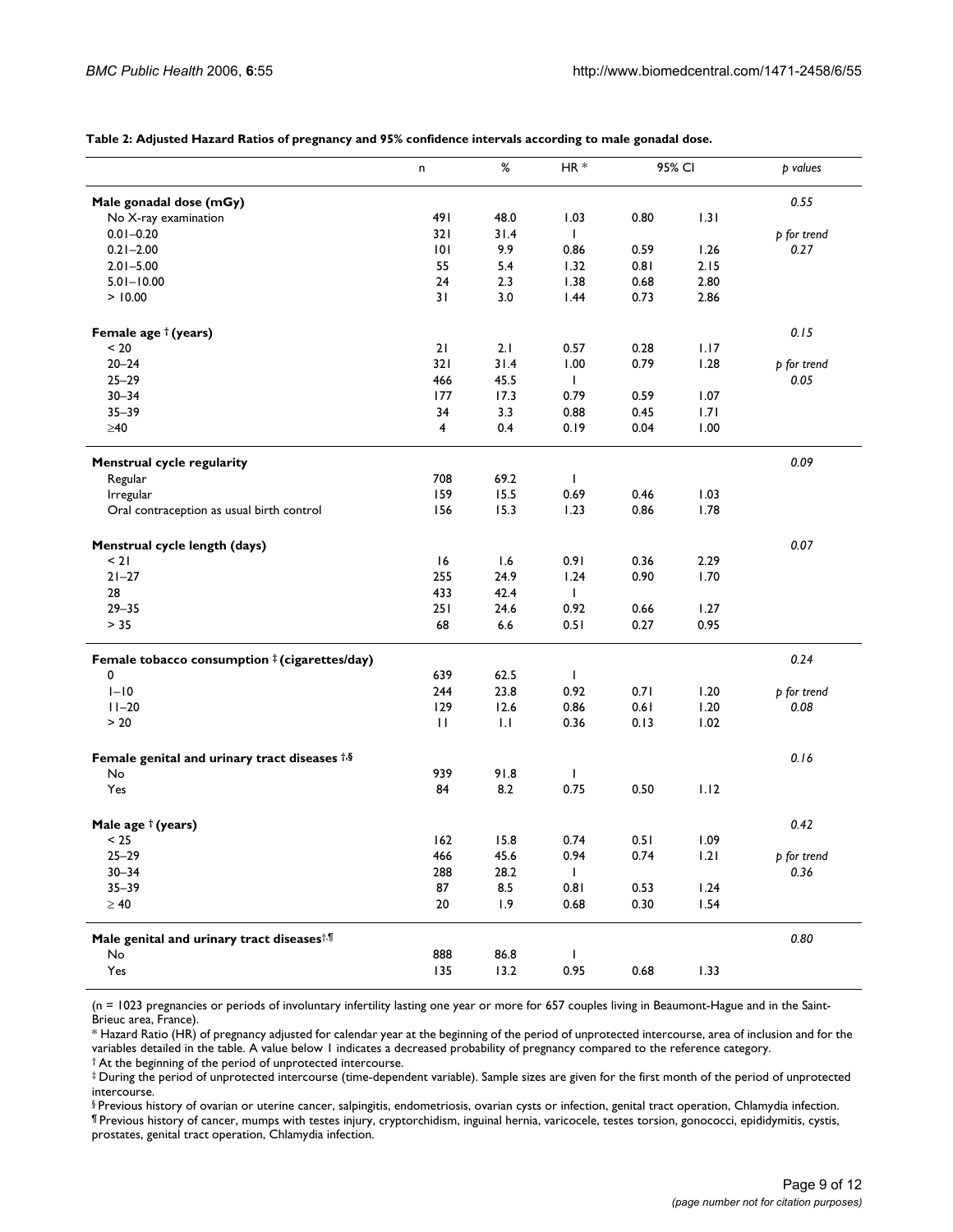ated with a decreased fecundity independent of any treatment. Other examples include vas deferens opacification or a CT scanner of the abdomen or pelvis to estimate the spread of a testes cancer. None of the interviewed men reported these X-ray examinations, so confounding by indication is very unlikely in our study. Other diseases, such as vascular, neurological and endocrinal diseases, and drugs, such as neuroleptics and blood pressure drugs,[38] might indirectly influence fertility through erectile dysfunction or decreased libido. Such biases are unlikely because we excluded couples who declared a monthly sexual intercourse frequency of less than four.

#### *Estimation of male gonadal dose of ionizing radiation*

Male gonadal exposure was defined as the sum of the estimated gonadal doses of all X-ray examination received by the man between the age of 18 and the beginning of the period of unprotected intercourse. A window of exposure starting at puberty might have been more relevant, but we believed it unrealistic to obtain information on the type and localization of X-ray examinations during teenage years in a questionnaire to the man. Moreover, X-ray radiations received in adulthood seem able to have an effect at various stages of spermatogenesis, including on germinal cells [14] We could not study the short-term effect of exposure to ionizing radiation (e.g. in the year before the beginning of the period of unprotected intercourse) because of a too small number of exposed men. X-ray examinations performed during the period of unprotected intercourse considered were excluded to guarantee that exposure precedes the health outcome studied; indeed, the longer the TTP, the higher the likelihood of an X-ray examination being performed during the period of unprotected intercourse.

Estimations of testicular dose of ionizing radiation for a given type of X-ray examination can vary by up to a factor of 10. The patient dose depends on equipment type (applied potential), radiographic technique (number of X-ray films, fluoroscopic screening time, X-ray beam projection and centering point position) and anthropomorphic characteristics[31,39] When such information is not available, classification errors in exposure occurs. In a study exploring the association between preconception paternal exposure to medical ionizing radiation and offspring birth weight, [7] exposure was classified by a dichotomous variable indicating whether the testes were likely to be in the field of the examination or not, and not by a variable with 6 categories as in our study. The question of knowing which approach leaves more room to classification bias deserves further investigation.

The type, anatomical localization and date of the X-ray examination may not always be well recalled, especially for examinations carried out a long time ago. Questions

on X-ray examinations in three different sections of the questionnaire and questions on the medical history of men probably limited recall bias. We found no source of data allowing to estimate the frequency of X-ray examinations according to sex and age in France. Therefore, the magnitude of recall bias on exposure could not be directly evaluated. When we restricted the analysis to men aged 35 years or less at interview to limit the length of the recall period, adjusted HR of pregnancy associated with doses of 5.01 to 10.0 mGy and doses above 10.01 mGy were respectively 0.31 (3 observations, 95% CI, 0.04–2.50) and 0.50 (8 observations, 95% CI, 0.10–2.57), indicating that recall bias might have biased towards a lack of association the estimated effect of gonadal exposure to X-rays. Data on medical examinations in private and public health care institutes are more exhaustive since 2004–2005. This may allow, in future studies, a more precise quantification of X-ray examinations performed. A study on the quality of recall of X-ray examinations among thyroid cancer cases and controls [40] showed that, compared to medical records, some X-ray examinations were overdeclared in retrospective questionnaires whereas others were underdeclared; the associations between exposure and cancer risk were similar for both ways of assessment of exposure. Recall bias may also exist for adjustment factors, thus leaving residual confounding; the quality of recall of the frequency of sexual intercourse over a 15-year period, for instance, may be poor, as illustrated by the fact that there were 20% of missing data for this question.

Some of the men recruited in the Beaumont-Hague ward had been potentially exposed to ionizing radiation occupationally. We collected information on whether the man had ever worked in the vicinity of radioactive material or X-ray devices, or had ever carried a gamma-radiation dosimeter. The adjusted HR of pregnancy for doses of Xrays of 10.00 mGy or more was 1.32 (95%CI: 0.56–3.08,  $n = 19$ ) for the 563 men potentially exposed to ionizing radiation at work, compared to 1.65 (95%CI: 0.54–5.07,  $n = 12$ ) for the 460 unexposed men, giving no evidence that our estimate was strongly biased by potential occupational exposure.

#### *Treatment of missing data on X-ray examinations*

For 209 periods of unprotected intercourse (19% of the observations), either the date or the anatomical localization was missing for one of the X-ray examinations. The missing information for these examinations were imputed by using a single imputation approach[32] Excluding these missing values would have meant excluding the corresponding periods of unprotected intercourse. This could have resulted in a bias. When these 209 periods of unprotected intercourse were excluded, the adjusted HR of pregnancy for male doses of 10.00 mGy or more was 1.71 (95%CI: 0.78–3.74, n = 25), compared to 1.44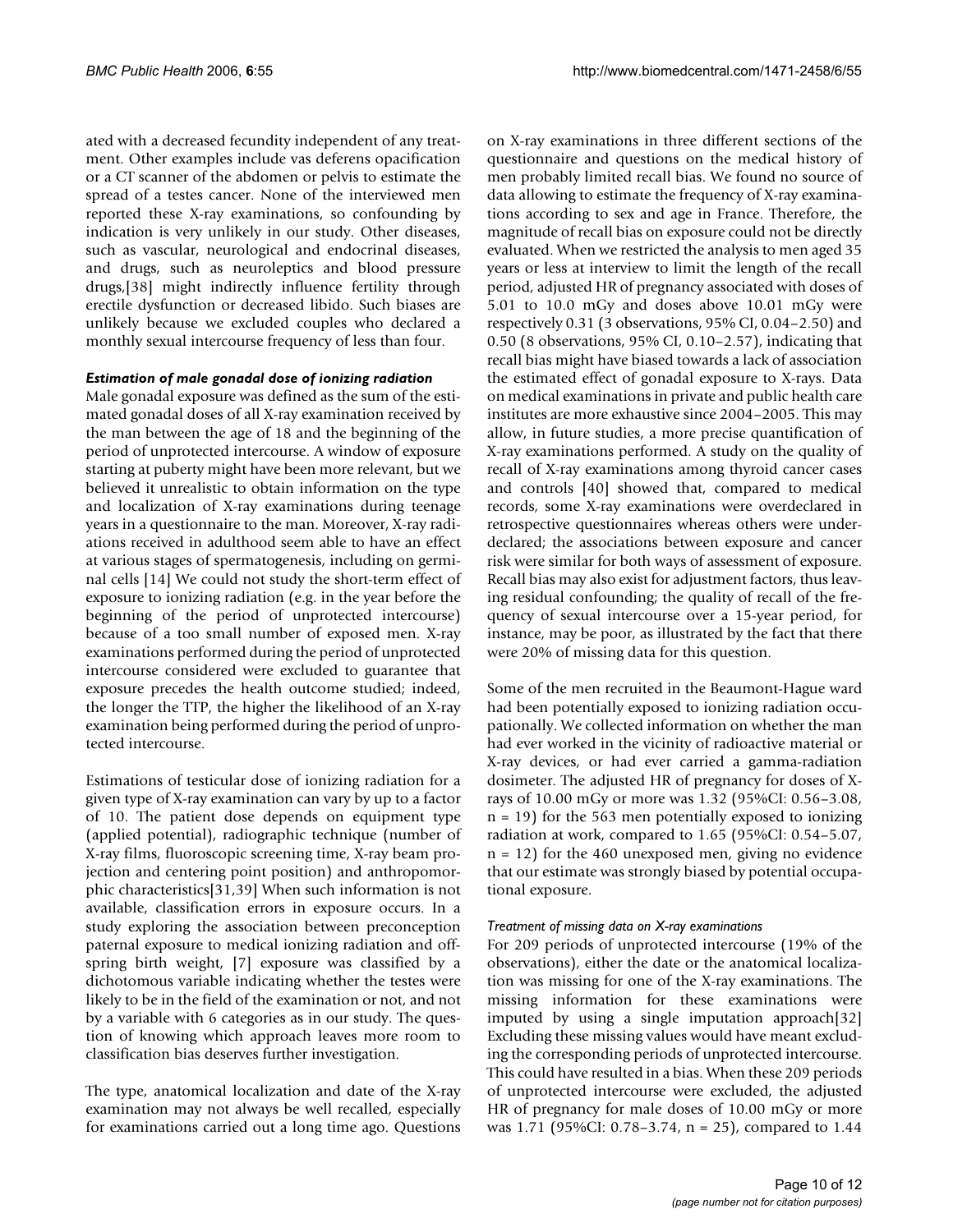(95%CI: 0.73–2.86,  $n = 31$ ) when the missing data was imputed.

Assuming no bias, the probability to detect a decrease in fecundability by 50% for men exposed to a gonadal dose above 10 mGy was about 70% for a significance level of  $0.05$  [22].

#### **Conclusion**

Overall, our results do not support the hypothesis of a chronic deleterious effect of male gonadal exposure to medical X-ray examinations on the monthly probability of pregnancy in the year following discontinuation of birth control; this finding must be interpreted with caution because recall errors on exposure and pregnancy planning bias were present and were both in the direction of an under-estimation of a deleterious effect of exposure, if any. There was a suggestion that the association between male gonadal dose and probability of pregnancy could differ between the most fecund couples and those who failed to conceive in the four first months of unprotected intercourse.

#### **List of abbreviations**

CI: Confidence Interval

CT: Computed tomography

HR: Hazard Ratio

mGy: milliGray

TTP: Time To Pregnancy

#### **Competing interests**

The author(s) declare that they have no competing interests.

#### **Authors' contributions**

AS, RS and BD conceived the study and carried out the data collection. SST, BGP and RS defined and implemented the approach used to assess exposure to ionizing radiation (the participation of Valérie Briand at this step is acknowledged). SST and RS performed the statistical analysis and drafted the manuscript. JB, BD, BGP and AS reviewed the manuscript and made significant comments. All authors read and approved the final manuscript.

#### **Acknowledgements**

We thank Carlo Maccia and Guy Frija for their help in assigning doses to Xray examinations, Valérie Briand for her work on the assessment of exposure, Odile Boutou for her support during the study planification and data collection, Institut Français de Démoscopie, Lucette Aussel for her technical assistance and the couples enrolled.

SST has beneficiated from a grant from Medical Research Foundation (FRM). This study was funded by French Ministry of Health (Direction Générale de la Santé).

#### **References**

- 1. Dickinson HO, Parker L: **[Leukaemia and non-Hodgkin's lym](http://www.ncbi.nlm.nih.gov/entrez/query.fcgi?cmd=Retrieve&db=PubMed&dopt=Abstract&list_uids=11992415)[phoma in children of male Sellafield radiation workers.](http://www.ncbi.nlm.nih.gov/entrez/query.fcgi?cmd=Retrieve&db=PubMed&dopt=Abstract&list_uids=11992415)** *Int J Cancer* 2002, **99(3):**437-444.
- 2. Shu XO, Potter JD, Linet MS, Severson RK, Han D, Kersey JH, Neglia JP, Trigg ME, Robison LL: **[Diagnostic X-rays and ultrasound](http://www.ncbi.nlm.nih.gov/entrez/query.fcgi?cmd=Retrieve&db=PubMed&dopt=Abstract&list_uids=11867505) [exposure and risk of childhood acute lymphoblastic leuke](http://www.ncbi.nlm.nih.gov/entrez/query.fcgi?cmd=Retrieve&db=PubMed&dopt=Abstract&list_uids=11867505)[mia by immunophenotype.](http://www.ncbi.nlm.nih.gov/entrez/query.fcgi?cmd=Retrieve&db=PubMed&dopt=Abstract&list_uids=11867505)** *Cancer Epidemiol Biomarkers Prev* 2002, **11(2):**177-185.
- 3. Parker L, Pearce MS, Dickinson HO, Aitkin M, Craft AW: **[Stillbirths](http://www.ncbi.nlm.nih.gov/entrez/query.fcgi?cmd=Retrieve&db=PubMed&dopt=Abstract&list_uids=10543666) [among offspring of male radiation workers at Sellafield](http://www.ncbi.nlm.nih.gov/entrez/query.fcgi?cmd=Retrieve&db=PubMed&dopt=Abstract&list_uids=10543666) [nuclear reprocessing plant.](http://www.ncbi.nlm.nih.gov/entrez/query.fcgi?cmd=Retrieve&db=PubMed&dopt=Abstract&list_uids=10543666)** *Lancet* 1999, **354(9188):**1407-1414.
- 4. Doyle P, Maconochie N, Roman E, Davies G, Smith PG, Beral V: **[Fetal](http://www.ncbi.nlm.nih.gov/entrez/query.fcgi?cmd=Retrieve&db=PubMed&dopt=Abstract&list_uids=11073016) death and congenital malformation in babies born to nuclear [industry employees: report from the nuclear industry family](http://www.ncbi.nlm.nih.gov/entrez/query.fcgi?cmd=Retrieve&db=PubMed&dopt=Abstract&list_uids=11073016) [study.](http://www.ncbi.nlm.nih.gov/entrez/query.fcgi?cmd=Retrieve&db=PubMed&dopt=Abstract&list_uids=11073016)** *Lancet* 2000, **356(9238):**1293-1299.
- 5. Sever LE, Gilbert ES, Hessol NA, McIntyre JM: **[A case-control](http://www.ncbi.nlm.nih.gov/entrez/query.fcgi?cmd=Retrieve&db=PubMed&dopt=Abstract&list_uids=3276166) [study of congenital malformations and occupational expo](http://www.ncbi.nlm.nih.gov/entrez/query.fcgi?cmd=Retrieve&db=PubMed&dopt=Abstract&list_uids=3276166)[sure to low-level ionizing radiation.](http://www.ncbi.nlm.nih.gov/entrez/query.fcgi?cmd=Retrieve&db=PubMed&dopt=Abstract&list_uids=3276166)** *Am J Epidemiol* 1988, **127(2):**226-242.
- 6. Otake M, Schull WJ, Neel JV: **[Congenital malformations, still](http://www.ncbi.nlm.nih.gov/entrez/query.fcgi?cmd=Retrieve&db=PubMed&dopt=Abstract&list_uids=2320718)[births, and early mortality among the children of atomic](http://www.ncbi.nlm.nih.gov/entrez/query.fcgi?cmd=Retrieve&db=PubMed&dopt=Abstract&list_uids=2320718) [bomb survivors: a reanalysis.](http://www.ncbi.nlm.nih.gov/entrez/query.fcgi?cmd=Retrieve&db=PubMed&dopt=Abstract&list_uids=2320718)** *Radiat Res* 1990, **122(1):**1-11.
- 7. Shea KM, Little RE: **[Is there an association between preconcep](http://www.ncbi.nlm.nih.gov/entrez/query.fcgi?cmd=Retrieve&db=PubMed&dopt=Abstract&list_uids=9063345)tion paternal x-ray exposure and birth outcome? The [ALSPAC Study Team. Avon Longitudinal Study of Preg](http://www.ncbi.nlm.nih.gov/entrez/query.fcgi?cmd=Retrieve&db=PubMed&dopt=Abstract&list_uids=9063345)[nancy and Childhood.](http://www.ncbi.nlm.nih.gov/entrez/query.fcgi?cmd=Retrieve&db=PubMed&dopt=Abstract&list_uids=9063345)** *Am J Epidemiol* 1997, **145(6):**546-551.
- 8. Dickinson HO, Parker L, Binks K, Wakeford R, Smith J: **[The sex](http://www.ncbi.nlm.nih.gov/entrez/query.fcgi?cmd=Retrieve&db=PubMed&dopt=Abstract&list_uids=9039384) [ratio of children in relation to paternal preconceptional radi](http://www.ncbi.nlm.nih.gov/entrez/query.fcgi?cmd=Retrieve&db=PubMed&dopt=Abstract&list_uids=9039384)[ation dose: a study in Cumbria, northern England.](http://www.ncbi.nlm.nih.gov/entrez/query.fcgi?cmd=Retrieve&db=PubMed&dopt=Abstract&list_uids=9039384)** *J Epidemiol Community Health* 1996, **50(6):**645-652.
- 9. Doyle P, Roman E, Maconochie N, Davies G, Smith PG, Beral V: **[Pri](http://www.ncbi.nlm.nih.gov/entrez/query.fcgi?cmd=Retrieve&db=PubMed&dopt=Abstract&list_uids=11452049)[mary infertility in nuclear industry employees: report from](http://www.ncbi.nlm.nih.gov/entrez/query.fcgi?cmd=Retrieve&db=PubMed&dopt=Abstract&list_uids=11452049) [the nuclear industry family study.](http://www.ncbi.nlm.nih.gov/entrez/query.fcgi?cmd=Retrieve&db=PubMed&dopt=Abstract&list_uids=11452049)** *Occup Environ Med* 2001, **58(8):**535-539.
- 10. Velez de la Calle JF, Rachou E, le Martelot MT, Ducot B, Multigner L, Thonneau PF: **[Male infertility risk factors in a French military](http://www.ncbi.nlm.nih.gov/entrez/query.fcgi?cmd=Retrieve&db=PubMed&dopt=Abstract&list_uids=11228215) [population.](http://www.ncbi.nlm.nih.gov/entrez/query.fcgi?cmd=Retrieve&db=PubMed&dopt=Abstract&list_uids=11228215)** *Hum Reprod* 2001, **16(3):**481-486.
- 11. Byrne J, Mulvihill JJ, Myers MH, Connelly RR, Naughton MD, Krauss MR, Steinhorn SC, Hassinger DD, Austin DF, Bragg K, *et al.*: **[Effects](http://www.ncbi.nlm.nih.gov/entrez/query.fcgi?cmd=Retrieve&db=PubMed&dopt=Abstract&list_uids=3683460) [of treatment on fertility in long-term survivors of childhood](http://www.ncbi.nlm.nih.gov/entrez/query.fcgi?cmd=Retrieve&db=PubMed&dopt=Abstract&list_uids=3683460) [or adolescent cancer.](http://www.ncbi.nlm.nih.gov/entrez/query.fcgi?cmd=Retrieve&db=PubMed&dopt=Abstract&list_uids=3683460)** *N Engl J Med* 1987, **317(21):**1315-1321.
- 12. Schmidt L, Munster K, Helm P: **[Infertility and the seeking of infer](http://www.ncbi.nlm.nih.gov/entrez/query.fcgi?cmd=Retrieve&db=PubMed&dopt=Abstract&list_uids=8652489)[tility treatment in a representative population.](http://www.ncbi.nlm.nih.gov/entrez/query.fcgi?cmd=Retrieve&db=PubMed&dopt=Abstract&list_uids=8652489)** *Br J Obstet Gynaecol* 1995, **102(12):**978-984.
- 13. Baird DD, Wilcox AJ: **[Effects of occupational exposures on the](http://www.ncbi.nlm.nih.gov/entrez/query.fcgi?cmd=Retrieve&db=PubMed&dopt=Abstract&list_uids=3299781) [fertility of couples.](http://www.ncbi.nlm.nih.gov/entrez/query.fcgi?cmd=Retrieve&db=PubMed&dopt=Abstract&list_uids=3299781)** *Occup Med* 1986, **1(3):**361-374.
- 14. Clifton DK, Bremner WJ: **[The effect of testicular x-irradiation](http://www.ncbi.nlm.nih.gov/entrez/query.fcgi?cmd=Retrieve&db=PubMed&dopt=Abstract&list_uids=6654753) [on spermatogenesis in man. A comparison with the mouse.](http://www.ncbi.nlm.nih.gov/entrez/query.fcgi?cmd=Retrieve&db=PubMed&dopt=Abstract&list_uids=6654753)** *J Androl* 1983, **4(6):**387-392.
- 15. Rowley MJ, Leach DR, Warner GA, Heller CG: **[Effect of graded](http://www.ncbi.nlm.nih.gov/entrez/query.fcgi?cmd=Retrieve&db=PubMed&dopt=Abstract&list_uids=4428015) [doses of ionizing radiation on the human testis.](http://www.ncbi.nlm.nih.gov/entrez/query.fcgi?cmd=Retrieve&db=PubMed&dopt=Abstract&list_uids=4428015)** *Radiat Res* 1974, **59(3):**665-678.
- 16. Sailer BL, Jost LK, Erickson KR, Tajiran MA, Evenson DP: **Effecst of X-Irradiation on Mouse Testicular Cells and Sperm Chromatin Structure.** *Environnemental and Molecular Mutagenesis* 1995, **25:**23-30.
- 17. Ahmadi A, Ng SC: **[Fertilizing ability of DNA-damaged sperma](http://www.ncbi.nlm.nih.gov/entrez/query.fcgi?cmd=Retrieve&db=PubMed&dopt=Abstract&list_uids=10531556)[tozoa.](http://www.ncbi.nlm.nih.gov/entrez/query.fcgi?cmd=Retrieve&db=PubMed&dopt=Abstract&list_uids=10531556)** *J Exp Zool* 1999, **284(6):**696-704.
- 18. Burrello N, Vicari E, Shin P, Agarwal A, De Palma A, Grazioso C, D'Agata R, Calogero AE: **[Lower sperm aneuploidy frequency is](http://www.ncbi.nlm.nih.gov/entrez/query.fcgi?cmd=Retrieve&db=PubMed&dopt=Abstract&list_uids=12832359) [associated with high pregnancy rates in ICSI programmes.](http://www.ncbi.nlm.nih.gov/entrez/query.fcgi?cmd=Retrieve&db=PubMed&dopt=Abstract&list_uids=12832359)** *Hum Reprod* 2003, **18(7):**1371-1376.
- 19. Loft S, Kold-Jensen T, Hjollund NH, Giwercman A, Gyllemborg J, Ernst E, Olsen J, Scheike T, Poulsen HE, Bonde JP: **[Oxidative DNA](http://www.ncbi.nlm.nih.gov/entrez/query.fcgi?cmd=Retrieve&db=PubMed&dopt=Abstract&list_uids=12773457) [damage in human sperm influences time to pregnancy.](http://www.ncbi.nlm.nih.gov/entrez/query.fcgi?cmd=Retrieve&db=PubMed&dopt=Abstract&list_uids=12773457)** *Hum Reprod* 2003, **18(6):**1265-1272.
- 20. Slama R, Werwatz A, Boutou O, Ducot B, Spira A, Hardle W: **[Does](http://www.ncbi.nlm.nih.gov/entrez/query.fcgi?cmd=Retrieve&db=PubMed&dopt=Abstract&list_uids=12727675) [male age affect the risk of spontaneous abortion? An](http://www.ncbi.nlm.nih.gov/entrez/query.fcgi?cmd=Retrieve&db=PubMed&dopt=Abstract&list_uids=12727675) [approach using semiparametric regression.](http://www.ncbi.nlm.nih.gov/entrez/query.fcgi?cmd=Retrieve&db=PubMed&dopt=Abstract&list_uids=12727675)** *Am J Epidemiol* 2003, **157(9):**815-824.